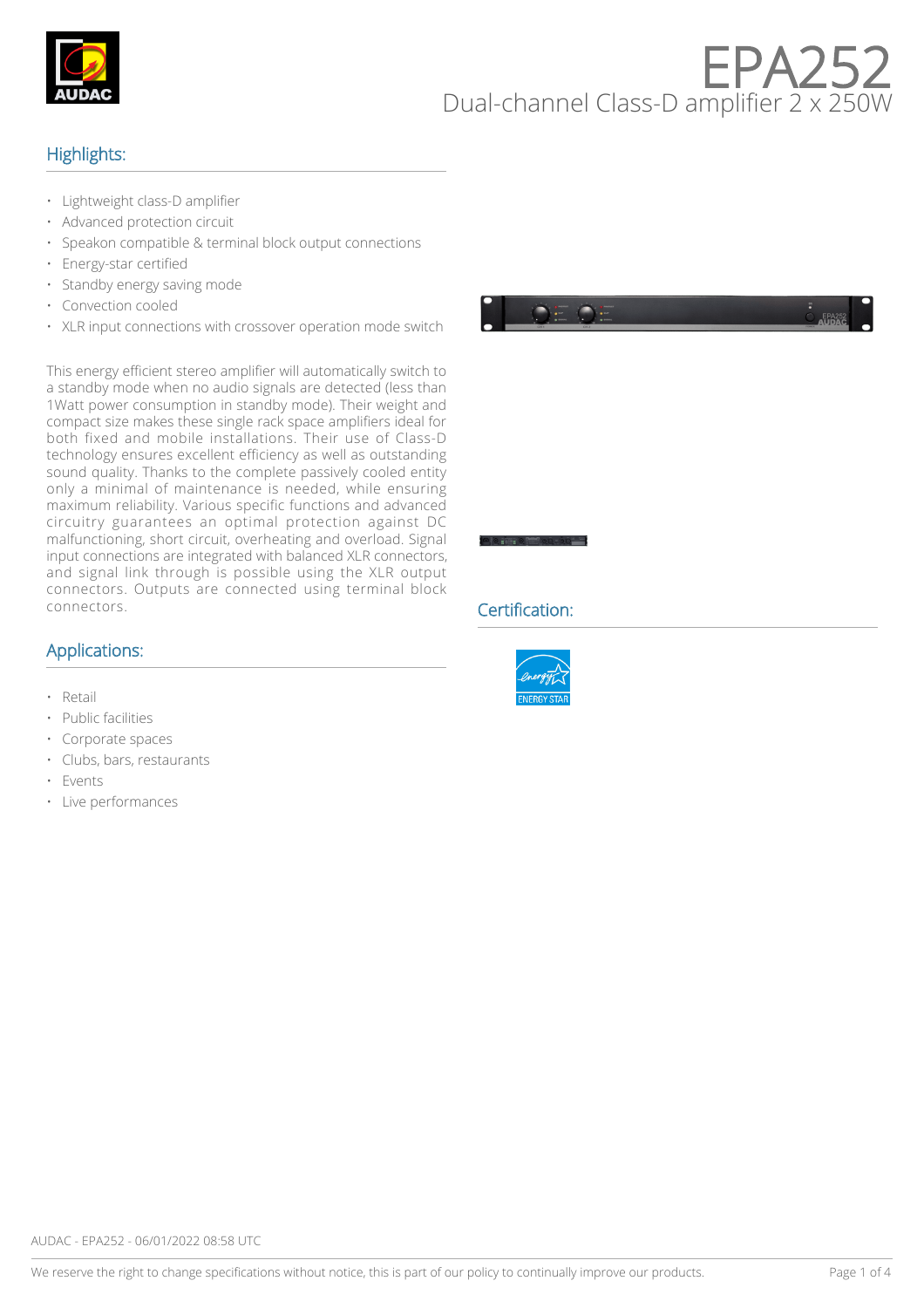# System specifications:

| Frequency             | Response (± 3 dB)     |         | 20 Hz - 20 kHz                                              |
|-----------------------|-----------------------|---------|-------------------------------------------------------------|
| Signal / Noise        |                       |         | > 90 dB                                                     |
| THD+N (@ 1 kHz)       |                       |         | $< 0.1\%$                                                   |
| Crosstalk (@ 1 kHz)   |                       |         | $>70$ dB                                                    |
| Technology            |                       |         | Class-D                                                     |
| Power                 | Supply                |         | Switching mode                                              |
|                       |                       |         | $100 - 240$ V AC / 50 ~ 60 Hz                               |
|                       | Consumption           |         | 224 W                                                       |
|                       |                       | Standby | 0.8 Watt (30 min standby time)                              |
| Inputs                | Sensitivity (1W/1m)   |         | 0 dB (1V RMS)                                               |
|                       | Impedance             |         | 12 kΩ balanced                                              |
|                       | Connector             |         | XLR female with Male Linkthrough                            |
| Protection            |                       |         | DC Short circuit                                            |
|                       |                       |         | Over heating                                                |
|                       |                       |         | Over load                                                   |
|                       |                       |         | Signal limiting                                             |
| Cooling               |                       |         | Convection cooled                                           |
| Operating temperature |                       |         | $0^\circ \sim 40^\circ$ @ 95% Humidity                      |
| Outputs               | Connector             |         | Speakon compatible & 2-pin Euro Terminal Block<br>(5.08 mm) |
| RMS Power             | $@$ 4 $\Omega$ Stereo |         | 2 x 250 W                                                   |
|                       | @ 8 Ω Bridge          |         | 500 W                                                       |
|                       | @ 8 Ω Stereo          |         | $2 \times 130$ W                                            |

### Product Features:

| Dimensions   | $482 \times 44 \times 330$ mm (W $\times$ H $\times$ D) |
|--------------|---------------------------------------------------------|
| Weight       | 4.400 kg                                                |
| Mounting     | 19''                                                    |
| Unit height  | 1 HE                                                    |
| Construction | Steel                                                   |
| Colours      | <b>Black</b>                                            |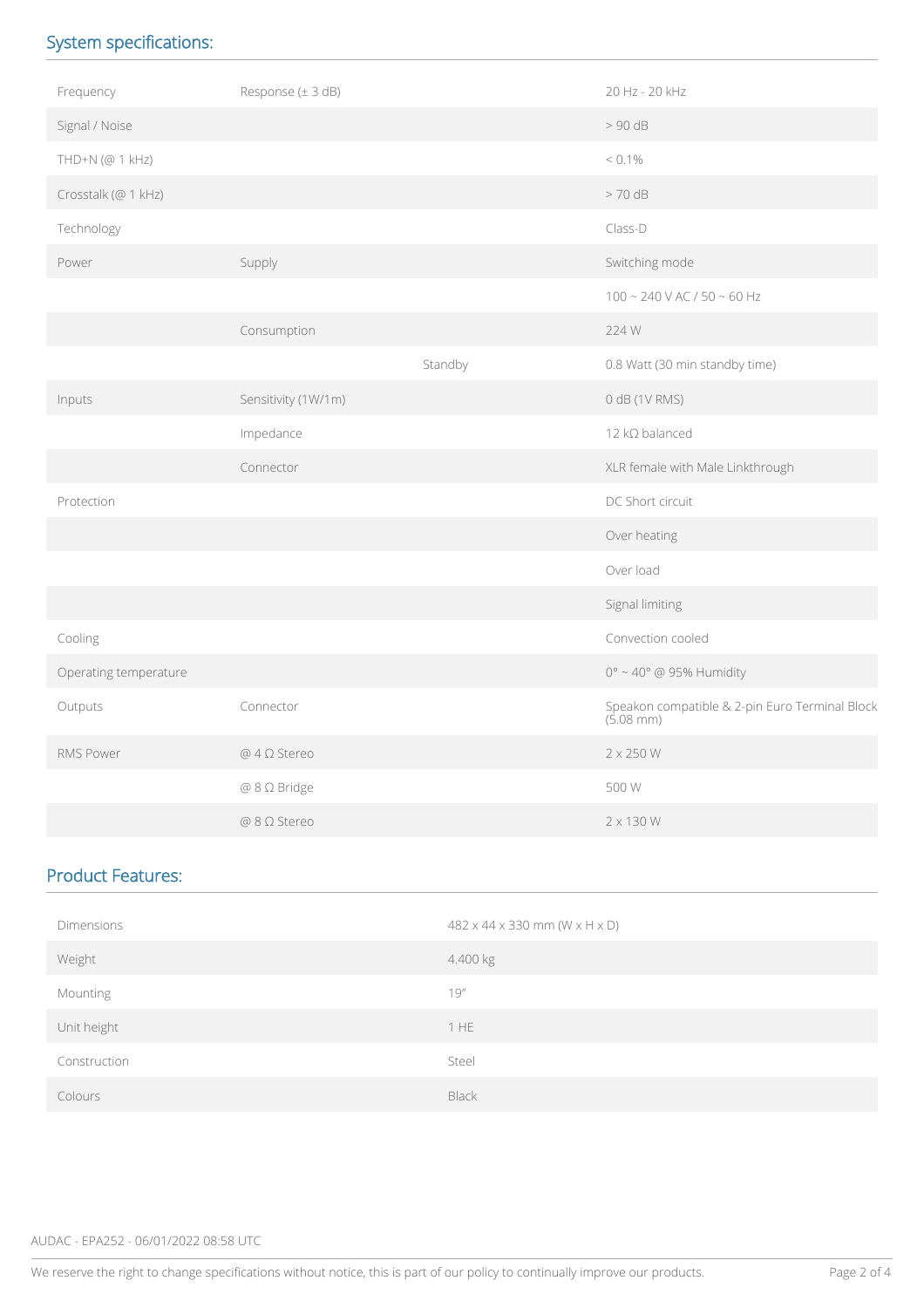# Shipping & Ordering:

| Packaging       | Cardboard box |
|-----------------|---------------|
| Shipping volume | $0.028$ Cbm   |

## Architects' and Engineers' Specifications:

The amplifier must be an energy efficient and compact dual channel Class-D power amplifier, containing two independent controllable amplifier channels with an output power of 2 x 250 Watt. Bridging the outputs shall be possible, merging the power to 500 Watt for a single load. The construction must be transformerless using Class-D amplifier technology and powered by a switching power supply. Each channel shall have integrated circuitry to protect against short-circuits or mismatched loads and over heating. The amplifier must be convection cooled so that maintenance can be kept to a strict minimum.

An automatic signal detection circuit shall be implemented, switching the amplifier to standby mode when no input signal is detected. The energy efficiency levels shall comply with energy-star and other international energy and environmental requirement standards. The front panel shall contain an AC power switch accompanied by a blue power indicator LED and channel operation indicator LED's. A green signal LED's indicates the presence of an input signal and it's level exceeding the -20 dB level, a clip LED indicating the channel

operation at maximum level and a protection LED indicating any fault detected shall be provided for each channel. All connections shall be made on the rear panel of the unit. The signal input connections shall be balanced and performed using XLR connectors, including signal link-through connections. The output connections must be fitted with both Speakon compatible and terminal block connectors.

The amplifier shall operate on a 100-240V AC - 50/60 Hz mains network and shall be equipped with a removable power cord having a standard shuko (CEE 7/7) AC plug. The connector on the amplifier chassis shall be a fused IEC C14 type.

The amplifier chassis shall be a single rackspace steel constructed 19'' housing. Depth from mounting surface to rear supports shall be 330 mm and the weight shall not exceed 4.4 Kg.